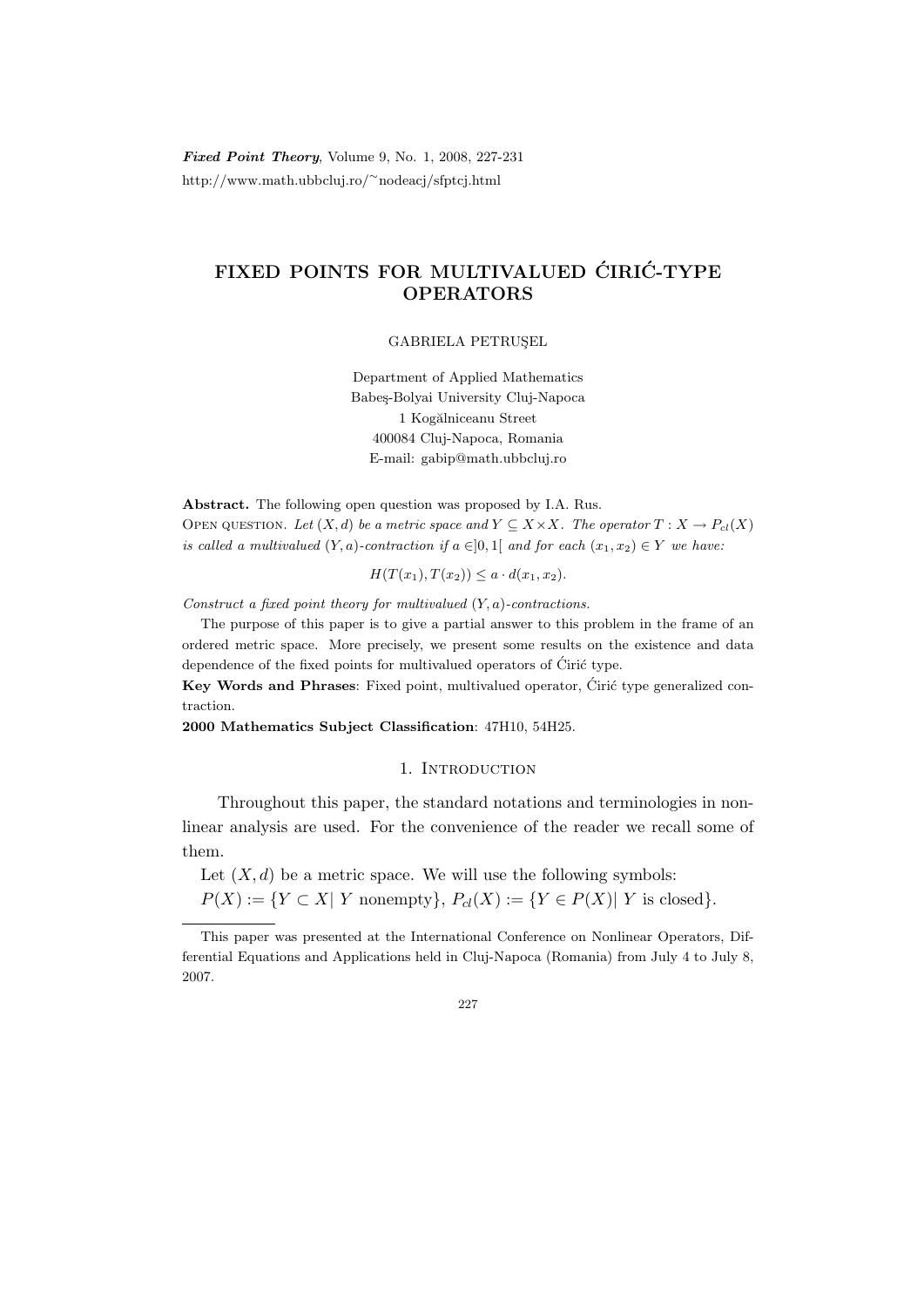Let A and B be nonempty subsets of the metric space  $(X, d)$ . The gap between these sets is

$$
D(A, B) = \inf \{ d(a, b) | a \in A, b \in B \}.
$$

In particular,  $D(x_0, B) = D({x_0}, B)$  (where  $x_0 \in X$ ) is called the distance from the point  $x_0$  to the set B.

The Pompeiu-Hausdorff generalized distance between the nonempty closed subsets A and B of the metric space  $(X, d)$  is defined by the following formula:

$$
H(A, B) := \max \{ \sup_{a \in A} \inf_{b \in B} d(a, b), \sup_{b \in B} \inf_{a \in A} d(a, b) \}.
$$

The symbol  $T : X \to Y$  means  $T : X \to P(Y)$ , i.e., T is a multivalued operator from X to Y. We will denote by  $Graph(T) := \{(x, y) \in X \times Y | y \in Y\}$  $T(x)$  is the graph of T. Recall that the multivalued operator is called closed if  $Graph(T)$  is closed in  $X \times Y$ . For  $T : X \to P(X)$  we denote by  $Fix T :=$  ${x \in X | x \in T(x)}$  the fixed point set of the multivalued operator T.

If  $(X, d)$  is a metric space, then an operator  $T : X \to P_{cl}(X)$  is a multivalued weakly Picard operator (see [4]) if for each  $x \in X$  and each  $y \in T(x)$  there exists a sequence  $(x_n)_{n\in\mathbb{N}}$  in X such that:

- i)  $x_0 = x, x_1 = y$
- ii)  $x_{n+1} \in T(x_n)$ , for all  $n \in \mathbb{N}$
- iii) the sequence  $(x_n)_{n\in\mathbb{N}}$  is convergent and its limit is a fixed point of T.

A sequence  $(x_n)_{n\in\mathbb{N}}$  in X satisfying the condition (ii) from the previous definition is called the sequence of successive approximations of  $T$  starting from  $x_0 \in X$ .

1.1. The aim of the paper. The purpose of this work is to consider the following open question of I. A. Rus [1]:

**Open question.** Let  $(X, d)$  be a metric space and  $Y \subseteq X \times X$ . The operator  $T: X \to P_{cl}(X)$  is called a multivalued  $(Y, a)$ -contraction if:

(1)  $a \in ]0,1]$  and  $H(T(x_1), T(x_2)) \leq a \cdot d(x_1, x_2)$ , for each  $(x_1, x_2) \in Y$ .

Construct a fixed point theory for multivalued  $(Y, a)$ -contractions.

Of course, in the previous definition, one can consider generalized type conditions for  $T$ , such as: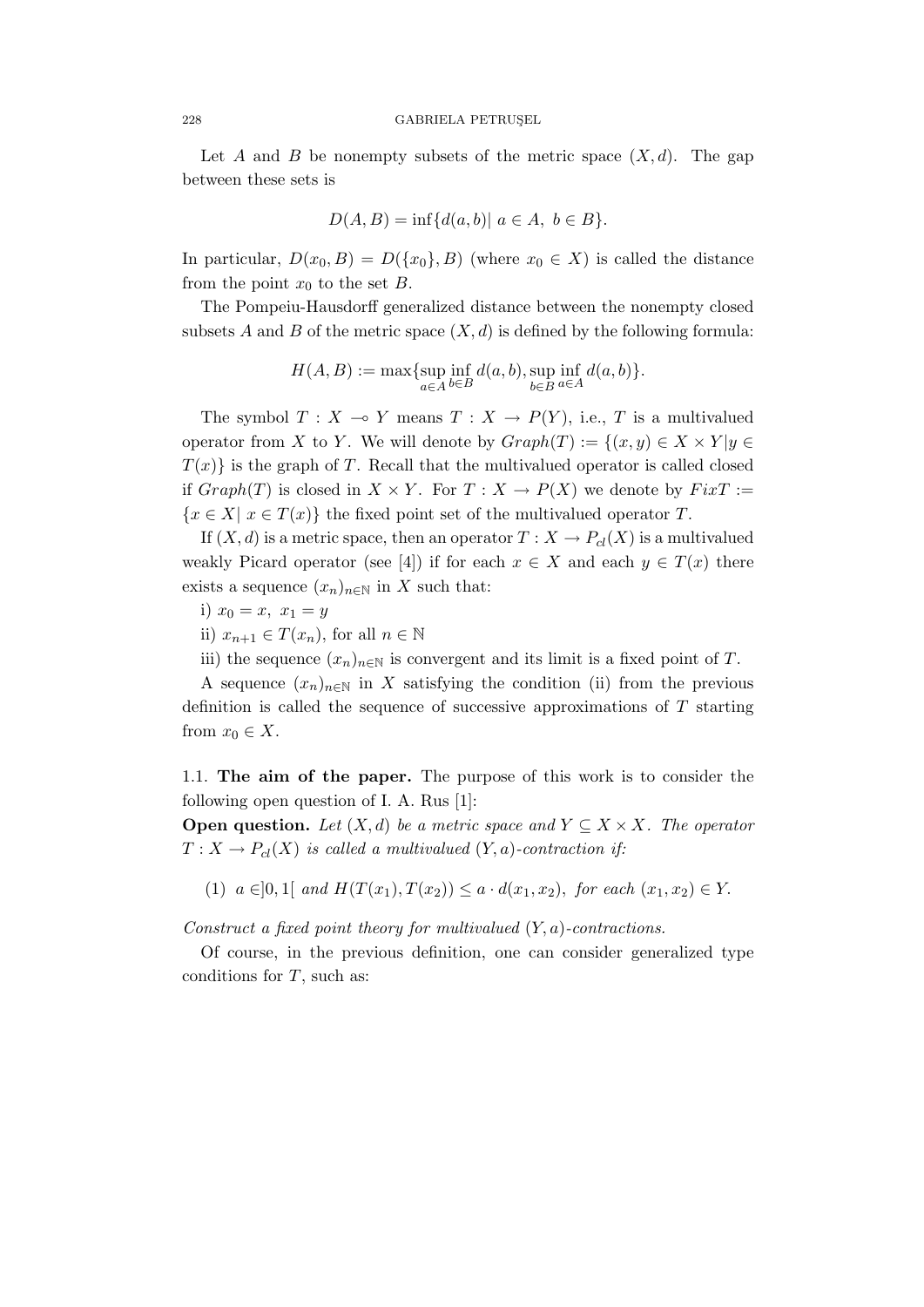(2) there exists  $\varphi : \mathbb{R}^5_+ \to \mathbb{R}_+$  such that for each  $(x_1, x_2) \in Y$ 

$$
H(T(x_1), T(x_2)) \le
$$
  

$$
\leq \varphi(d(x_1, x_2), D(x_1, T(x_1)), D(x_2, T(x_2)), D(x_1, T(x_2)), D(x_2, T(x_1))).
$$

2. MULTIVALUED  $(Y, a)$ -CONTRACTIONS IN ORDERED METRIC SPACES

Let  $(X, \leq)$  be an partially ordered set.

Denote  $X_{\leq} := \{(x, y) \in X \times X | x \leq y \text{ or } y \leq x\}.$ 

**Definition 2.1.** Let X be a nonempty set. Then, by definition  $(X, d, \leq)$  is an ordered metric space if and only if:

- (i)  $(X, d)$  is a metric space
- (ii)  $(X, \leq)$  is a partially ordered set
- (iii)  $(x_n)_{n\in\mathbb{N}} \to x$ ,  $(y_n)_{n\in\mathbb{N}} \to y$  and  $x_n \leq y_n$ , for each  $n \in \mathbb{N} \Rightarrow x \leq y$ .

The first main result of this paper is the following fixed point theorem. **Theorem 2.1** Let  $(X, d, \leq)$  be a complete ordered metric and  $T : X \to P_{cl}(X)$ be a multivalued operator. Suppose that the following assertions hold:

(i) there exists  $x_0 \in X$  such that, if  $y \in T(x_0)$  then  $(x_0, y) \in X_{\leq}$ ;

(ii) for each  $x, y \in X$  with  $(x, y) \notin X<sup>′</sup>$  there exists  $c(x, y) \in X$  such that  $(x, c(x, y)) \in X_{\leq}$  and  $(y, c(x, y)) \in X_{\leq}$ ;

- (iii) if  $(x, y) \in X_{\leq}$  then  $(u \in T(x)$  and  $v \in T(y)$  imply  $(u, v) \in X_{\leq}$ );
- $(iv)$  T is closed;

(v) there exists  $a \in ]0, \frac{1}{2}$  $rac{1}{2}$  such that

 $H(T(x), T(y)) \leq$ 

 $\leq a \cdot \max\{d(x,y), D(x,T(x)), D(y,T(y)), D(x,T(y)), D(y,T(x))\},$ 

for all  $x, y \in X$ , with  $x \leq y$ .

Then, for each  $x \in X$  there exists a sequence  $(x_n)_{n \in \mathbb{N}}$  of successive approximations for  $T$  starting from  $x$ , that converges to a fixed point of  $T$ . **Proof.** Let  $q > 1$  and  $x_1 \in T(x_0)$ . Then there is  $x_2 \in T(x_1)$  such that  $d(x_1, x_2) \leq q \cdot H(T(x_0), T(x_1))$ . From (i) we have  $(x_0, x_1) \in X_{\leq}$ . Using (v) we get

 $H(T(x_0), T(x_1)) \leq$ 

 $\leq a \cdot \max\{d(x_0, x_1), D(x_0, T(x_0)), D(x_1, T(x_1)), D(x_0, T(x_1)), D(x_1, T(x_0))\} \leq$  $\{a \cdot \max\{d(x_0, x_1), D(x_1, T(x_1)), d(x_0, x_1) + D(x_1, T(x_1))\}$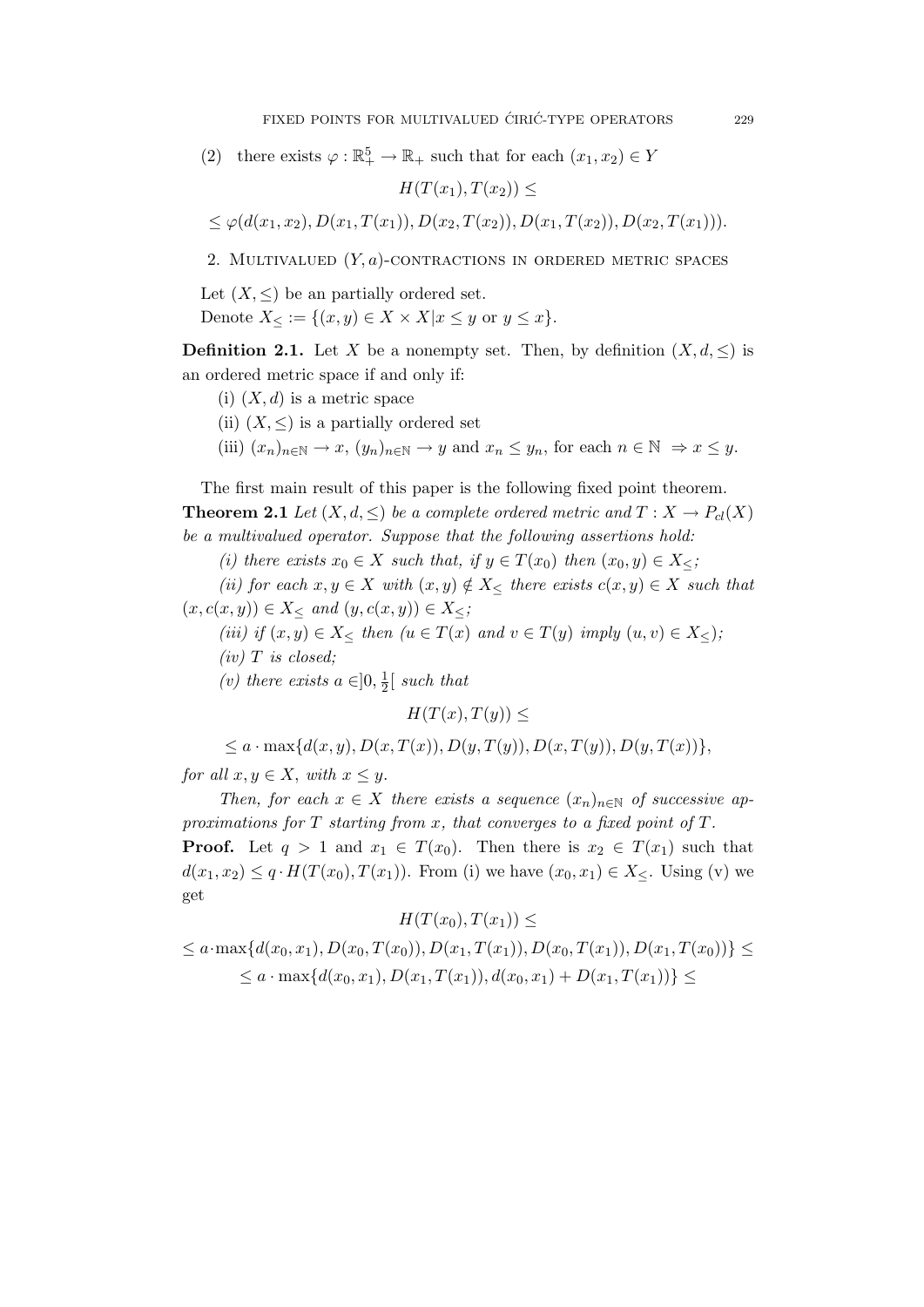$$
\leq a[d(x_0, x_1) + H(T(x_0), T(x_1))].
$$

Hence

$$
H(T(x_0), T(x_1)) \le \frac{a}{1-a} \cdot d(x_0, x_1).
$$

Then

$$
d(x_1, x_2) \le \frac{qa}{1-a} \cdot d(x_0, x_1).
$$

Using (iii) we obtain  $(x_1, x_2) \in X_{\leq}$ . We can construct the sequence  $(x_n)_{n \in \mathbb{N}}$ , with the following properties:

(a)  $x_{n+1} \in T(x_n)$ , for any  $n \in \mathbb{N}$ (b)  $d(x_{n+1}, x_n) \leq (\frac{qa}{1})$  $\frac{qa}{1-a}$ <sup>n</sup> ·  $d(x_0, x_1)$ , for any  $n \in \mathbb{N}^*$ .

Choosing  $q \in ]1, \frac{1-a}{a}$  $\frac{-a}{a}$  we obtain that  $(x_n)_{n\in\mathbb{N}}$  is Cauchy, and hence convergent to  $x^* \in X$ . From (a) and (iv) we get  $x^* \in F_T$ . Thus  $F_T \neq \emptyset$ .

Finally, let us show that for each  $x \in X$  there is a sequence  $(z_n)_{n \in \mathbb{N}}$  of successive approximations for T starting from  $z_0 = x$  such that  $(z_n)$  converges to a fixed point of T. We distinguish two cases.

**Case A.** Let  $z_0 \in X$  such that  $(x_0, z_0) \in X_<$ . Then there exists  $z_1 \in T(z_0)$ such that  $d(x_1, z_1) \leq q \cdot H(T(x_0), T(z_0)) \leq \frac{qa}{1-q}$  $\frac{qa}{1-a} \cdot d(x_0, z_0)$ . Since  $(x_1, z_1) \in X_≤$ we obtain that there exists a sequence  $(z_n)_{n\in\mathbb{N}}$  with  $z_{n+1}\in T(z_n)$ , for  $n\in\mathbb{N}$ and  $d(x_{n+1}, z_{n+1}) \leq \frac{qa}{1-q}$  $\frac{qa}{1-a} \cdot d(x_n, z_n)$ . Since  $\frac{qa}{1-a} < 1$ , we obtain  $(z_n) \to x^* \in$  $T(x^*).$ 

**Case B.** Let  $z_0 \in X$  be such that  $(x_0, z_0) \notin X_{\leq}$ . Then, from (ii) it follows that there is  $c(x_0, z_0) \in X$  such that:

 $(c)(x_0, c(x_0, z_0)) \in X_{\leq}$ 

and

(d)  $(z_0, c(x_0, z_0)) \in X_<$ .

From (c), in a similar way to Case A., we can construct a sequence of succssive approximations for T starting from  $c(x_0, z_0)$ , which converges to  $x^*$ . From (d), the above conclusion and in a similar way to Case A., we deduce that there is a sequence  $(z_n)$  of successive approximations for T starting from  $z_0$  such that  $(z_n) \to x^*$ . The proof is complete.  $\Box$ 

In a similar way to [4], we obtain the second result of the paper, which is a data dependence theorem for Ciric type multivalued operators in complete ordered metric spaces.